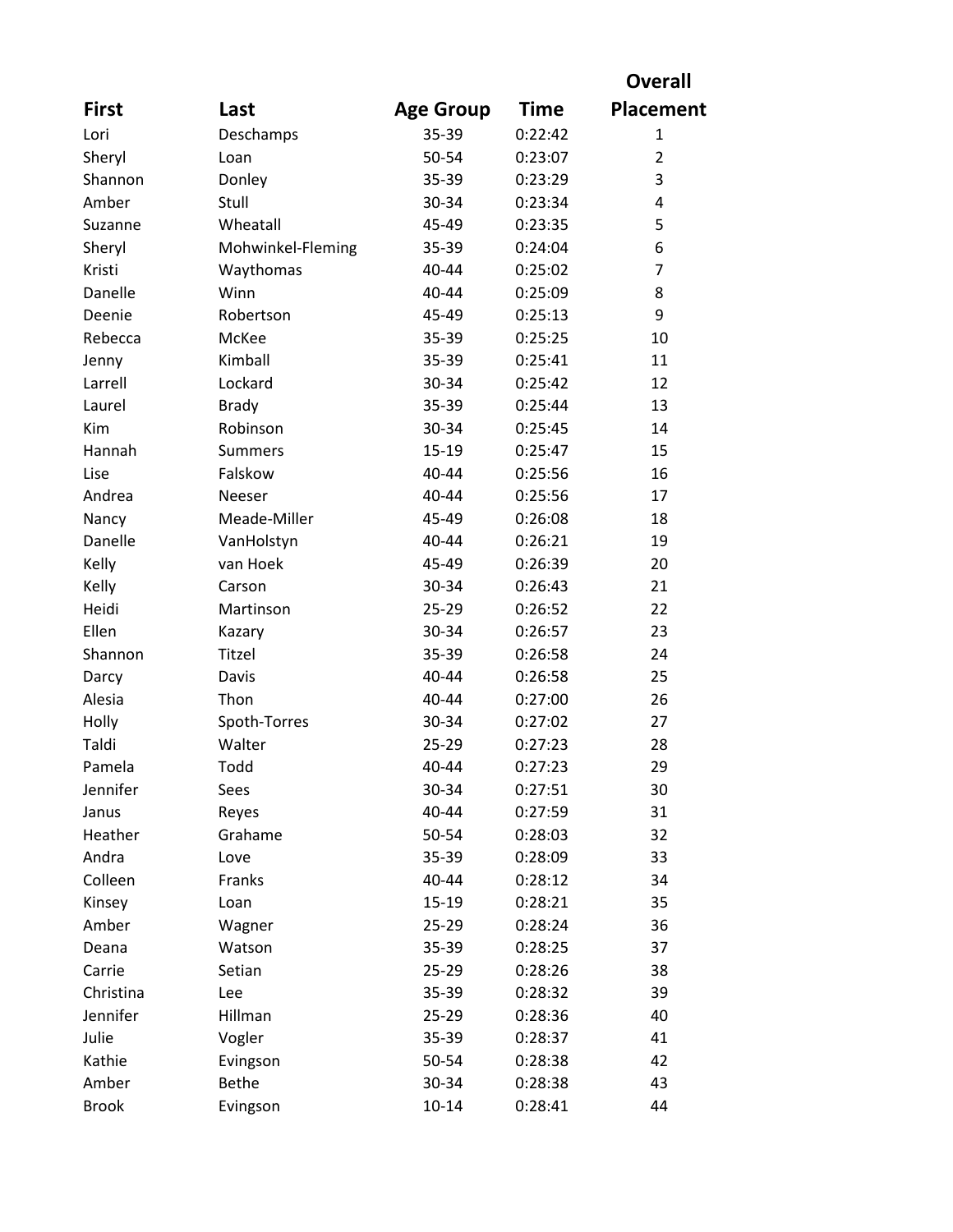| Annie     | Santiago         | 25-29     | 0:28:42 | 45 |
|-----------|------------------|-----------|---------|----|
| Petra     | Davis            | $15-19$   | 0:28:44 | 46 |
| Kristin   | Krom             | $25 - 29$ | 0:28:46 | 47 |
| Karen     | Benning          | 40-44     | 0:28:46 | 48 |
| Robin     | Leighty          | 45-49     | 0:28:51 | 49 |
| Angela    | Conroy           | 45-49     | 0:28:54 | 50 |
| Mary      | Krysinski        | 50-54     | 0:28:57 | 51 |
| Jennifer  | Henderson        | 30-34     | 0:28:58 | 52 |
| Elizabeth | Hooper           | 40-44     | 0:29:04 | 53 |
| Pam       | Tittle           | 45-49     | 0:29:04 | 54 |
| Rosemary  | Theisen          | 40-44     | 0:29:06 | 55 |
| Carey     | <b>Ballard</b>   | 35-39     | 0:29:12 | 56 |
| Pamela    | Weiss            | 35-39     | 0:29:13 | 57 |
| Thomissa  | Comellas         | $15-19$   | 0:29:14 | 58 |
| Sarissa   | Lammers          | $10 - 14$ | 0:29:31 | 59 |
| Lee       | Madison-Gravel   | 35-39     | 0:29:33 | 60 |
| Chloe     | Miller           | $15-19$   | 0:29:36 | 61 |
| Lesley    | Yamauchi         | 55-59     | 0:29:37 | 62 |
| Karen     | Oakley           | 55-59     | 0:29:38 | 63 |
| Jamie     | Evans            | $25 - 29$ | 0:29:46 | 64 |
| arlene    | gerety           | 65-69     | 0:29:50 | 65 |
| Suzanne   | Dvorak           | 50-54     | 0:29:55 | 66 |
| Meg       | Cronin           | 45-49     | 0:29:56 | 67 |
| Zoey      | Grenier          | $10 - 14$ | 0:29:57 | 68 |
| Ronda     | Lund             | 35-39     | 0:30:01 | 69 |
| Mireya    | de la Pena       | 40-44     | 0:30:06 | 70 |
| Jill      | Simek            | 35-39     | 0:30:07 | 71 |
| Amy       | MacKenzie        | 40-44     | 0:30:07 | 72 |
| mona      | bremont          | 45-49     | 0:30:08 | 73 |
| Fiona     | Peichel          | 40-44     | 0:30:11 | 74 |
| Stacy     | Steinberg        | 40-44     | 0:30:14 | 75 |
| Rosemary  | Austin           | 40-44     | 0:30:17 | 76 |
| Kristi    | Senden           | 35-39     | 0:30:18 | 77 |
| stacey    | orlov            | 30-34     | 0:30:19 | 78 |
| Cara      | Fairbanks        | 30-34     | 0:30:20 | 79 |
| Anna      | Kohl             | 30-34     | 0:30:20 | 80 |
| Marian    | Frost            | 50-54     | 0:30:21 | 81 |
| Kris      | Abegg            | 45-49     | 0:30:23 | 82 |
| Trude     | Rylandsholm      | 40-44     | 0:30:25 | 83 |
| Rosy      | Jacobsen         | 50-54     | 0:30:27 | 84 |
| Heather   | Macomber         | 35-39     | 0:30:27 | 85 |
| Tina      | McMaster-Goering | 45-49     | 0:30:33 | 86 |
| Amy       | Reed             | 30-34     | 0:30:38 | 87 |
| Cynthia   | Hendel           | 50-54     | 0:30:46 | 88 |
| Claire    | Norton-Cruz      | 25-29     | 0:30:47 | 89 |
| Dianne    | Prince           | 40-44     | 0:30:48 | 90 |
| Jane      | Whitsett         |           | 0:30:49 | 91 |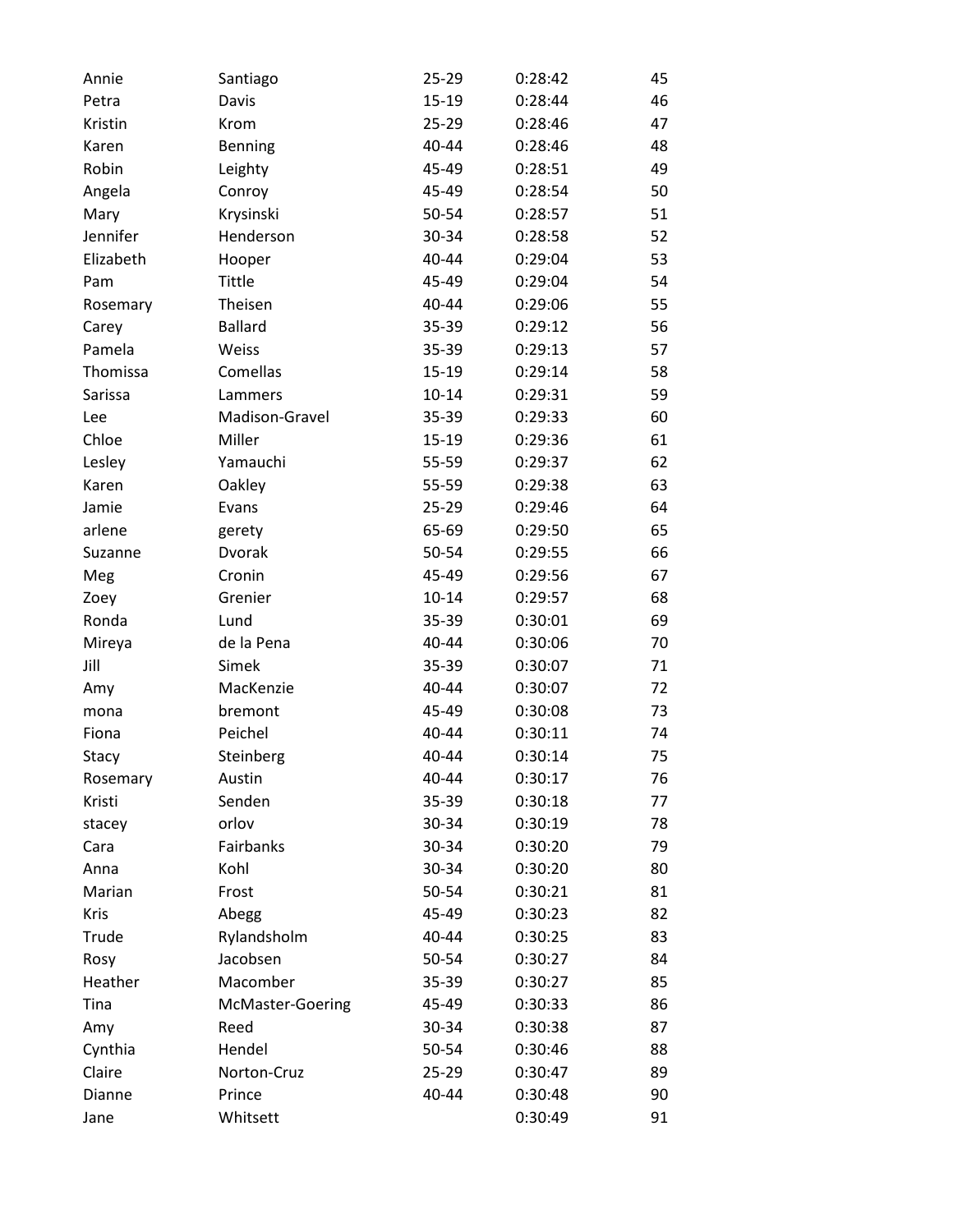| Karrianna       | Gallagher      | $20 - 24$ | 0:31:01 | 92  |
|-----------------|----------------|-----------|---------|-----|
| Tana            | Stone          | 30-34     | 0:31:05 | 93  |
| Shannon         | Korpi          | 30-34     | 0:31:05 | 94  |
| Jennifer        | McKinnon       | 40-44     | 0:31:06 | 95  |
| Stephanie       | Schroeder      | 40-44     | 0:31:09 | 96  |
| Bronwyn         | Haynes         | 40-44     | 0:31:09 | 97  |
| Jodi            | Mclaughlin     | 35-39     | 0:31:10 | 98  |
| Maggi           | Arend          | 55-59     | 0:31:15 | 99  |
| <b>Bonnie</b>   | Wanat          | 50-54     | 0:31:20 | 100 |
| Morgan          | Conn           | $5-9$     | 0:31:35 | 101 |
| Robby           | Bear           | 45-49     | 0:31:43 | 102 |
| Marcia          | Davis          | 50-54     | 0:31:46 | 103 |
| Debora          | <b>Summers</b> | 45-49     | 0:31:49 | 104 |
| Morgan          | <b>Summers</b> | $15 - 19$ | 0:31:51 | 105 |
| Sally           | Timp           | 50-54     | 0:31:56 | 106 |
| Melisa          | Wharton        | 50-54     | 0:32:02 | 107 |
| Diana           | <b>Byerly</b>  | 35-39     | 0:32:05 | 108 |
| Alexandra       | Hill           | 50-54     | 0:32:08 | 109 |
| Merielle        | vania          | $10 - 14$ | 0:32:10 | 110 |
| Jessie          | Chmielowski    | 30-34     | 0:32:11 | 111 |
| Celia           | Rozen          | 50-54     | 0:32:12 | 112 |
| Elizabeth       | Calabro        | 30-34     | 0:32:16 | 113 |
| <b>Bridget</b>  | Paule          | 30-34     | 0:32:17 | 114 |
| Karen           | McCreary       | 40-44     | 0:32:17 | 115 |
| Maureen         | Torrie         | 25-29     | 0:32:19 | 116 |
| Tami            | Vania          | 40-44     | 0:32:30 | 117 |
| <b>Tricia</b>   | Perkins        | 45-49     | 0:32:40 | 118 |
| Kari            | Wiederkehr     | 30-34     | 0:32:47 | 119 |
| Janet           | Hulbert        | 55-59     | 0:32:49 | 120 |
| Diane           | Mohwinkel      | 65-69     | 0:32:52 | 121 |
| Mary            | <b>DuHoux</b>  | 50-54     | 0:32:56 | 122 |
| Debra           | Kinn           | 50-54     | 0:32:57 | 123 |
| <b>Barbara</b>  | Caldwell       | 55-59     | 0:33:02 | 124 |
| Kellie          | Conn           | 35-39     | 0:33:09 | 125 |
| Carol           | Waters         | 60-64     | 0:33:14 | 126 |
| Christina       | Holmgren       | 40-44     | 0:33:20 | 127 |
| Harriet         | Paule          | 60-64     | 0:33:20 | 128 |
| Melinda         | Rathkopf       | 35-39     | 0:33:21 | 129 |
| Carmen          | DeVore         | 40-44     | 0:33:22 | 130 |
| <b>Beth</b>     | <b>Baker</b>   | 55-59     | 0:33:24 | 131 |
| Tanya           | Simmons        | 30-34     | 0:33:26 | 132 |
| Victoria        | Clark          | 25-29     | 0:33:31 | 133 |
| <b>Brittany</b> | Goodnight      | 25-29     | 0:33:38 | 134 |
| Anna            | Harrison       | 40-44     | 0:33:42 | 135 |
| Lindsey         | Kendall        | 25-29     | 0:33:45 | 136 |
| Susan           | Miller         | 40-44     | 0:33:54 | 137 |
| Sandra          | Estenson       | 60-64     | 0:33:55 | 138 |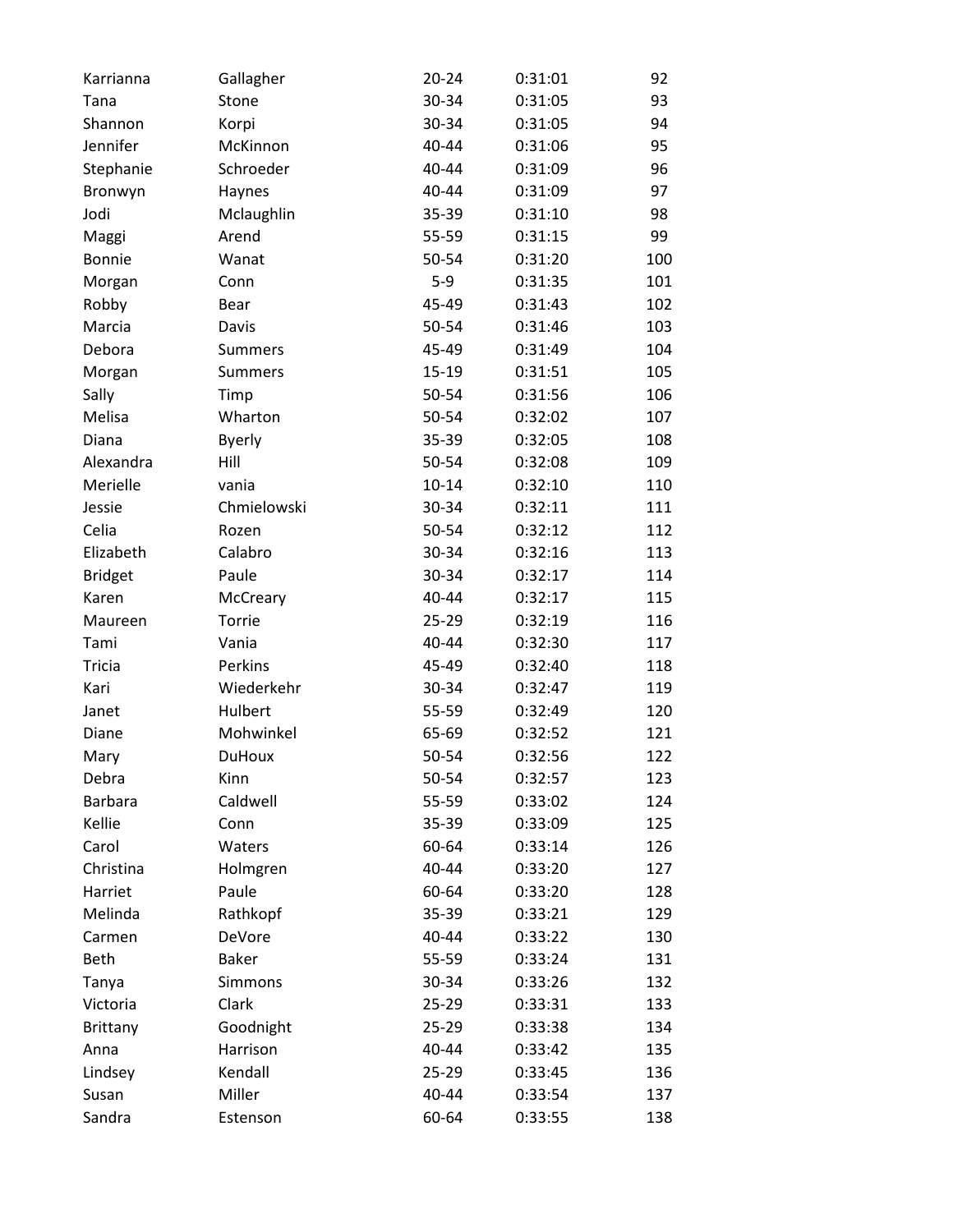| Kathleen       | Judy           | 45-49     | 0:33:56 | 139 |
|----------------|----------------|-----------|---------|-----|
| Linda          | Klim           | 45-49     | 0:33:56 | 140 |
| Elizabeth      | Rawlins        | 30-34     | 0:34:00 | 141 |
| Jane           | Burri          |           | 0:34:01 | 142 |
| Julie          | Perilla        | 30-34     | 0:34:05 | 143 |
| Terri          | Morganson      | 45-49     | 0:34:16 | 144 |
| Carla          | Goldberg       | 40-44     | 0:34:19 | 145 |
| Trish          | Jenkins        | 50-54     | 0:34:21 | 146 |
| <b>Beverly</b> | Rideout        | 40-44     | 0:34:25 | 147 |
| Donna          | Keese          | 40-44     | 0:34:25 | 148 |
| Cindy          | Clifton        | 40-44     | 0:34:25 | 149 |
| Leah           | Doster         | $20 - 24$ | 0:34:28 | 150 |
| Susan          | Reeves         | 60-64     | 0:34:32 | 151 |
| Regina         | Smith          | 40-44     | 0:34:36 | 152 |
| Laura          | McDuffie       | 15-19     | 0:34:38 | 153 |
| Laura          | Zamborsky      | 30-34     | 0:34:39 | 154 |
| Patti          | Phillips       | 50-54     | 0:34:42 | 155 |
| Deann          | Denter         | 35-39     | 0:34:43 | 156 |
| Dianna         | Clemetson      | 40-44     | 0:34:44 | 157 |
| Tamara         | Deschaine      | 25-29     | 0:34:44 | 158 |
| Holly          | Willman        | 25-29     | 0:34:50 | 159 |
| Danielle       | Foertsch       | $25 - 29$ | 0:34:53 | 160 |
| Tracey         | Rossett        |           | 0:35:02 | 161 |
| Carmencita     | Palma          | 45-49     | 0:35:06 | 162 |
| Susan          | Bury           | 65-69     | 0:35:07 | 163 |
| Kathy          | <b>Bowles</b>  | 50-54     | 0:35:07 | 164 |
| lorna          | elswick        | 45-49     | 0:35:09 | 165 |
| Nancy          | Moses          | 55-59     | 0:35:10 | 166 |
| LuAnn          | Piccard        | 45-49     | 0:35:11 | 167 |
| Mandi          | Constantine    | 40-44     | 0:35:21 | 168 |
| Jean           | Adamson        | 50-54     | 0:35:21 | 169 |
| Patty          | Ginsburg       | 55-59     | 0:35:22 | 170 |
| Cassie         | Barsalou       | 15-19     | 0:35:28 | 171 |
| Nancy          | Collins        | 60-64     | 0:35:32 | 172 |
| <b>LESLIE</b>  | <b>JONES</b>   | 45-49     | 0:35:34 | 173 |
| Kim            | Brown          | 45-49     | 0:35:38 | 174 |
| Anne           | Doubek         | 40-44     | 0:35:41 | 175 |
| Ina            | Cloud          | $25 - 29$ | 0:35:46 | 176 |
| Annie          | Hoefler        | 15-19     | 0:35:47 | 177 |
| Lisa           | Demer          | 45-49     | 0:35:49 | 178 |
| Alaina         | Prince         | $10 - 14$ | 0:35:51 | 179 |
| Linda K        | Imle           | 65-69     | 0:35:51 | 180 |
| Kate           | Gordon         | 45-49     | 0:35:53 | 181 |
| Karen          | Doster         | $20 - 24$ | 0:36:06 | 182 |
| Gloria         | Menzel         | 50-54     | 0:36:14 | 183 |
| Melissa        | <b>Bartley</b> | 25-29     | 0:36:15 | 184 |
| Katrina        | Cooper         | 35-39     | 0:36:21 | 185 |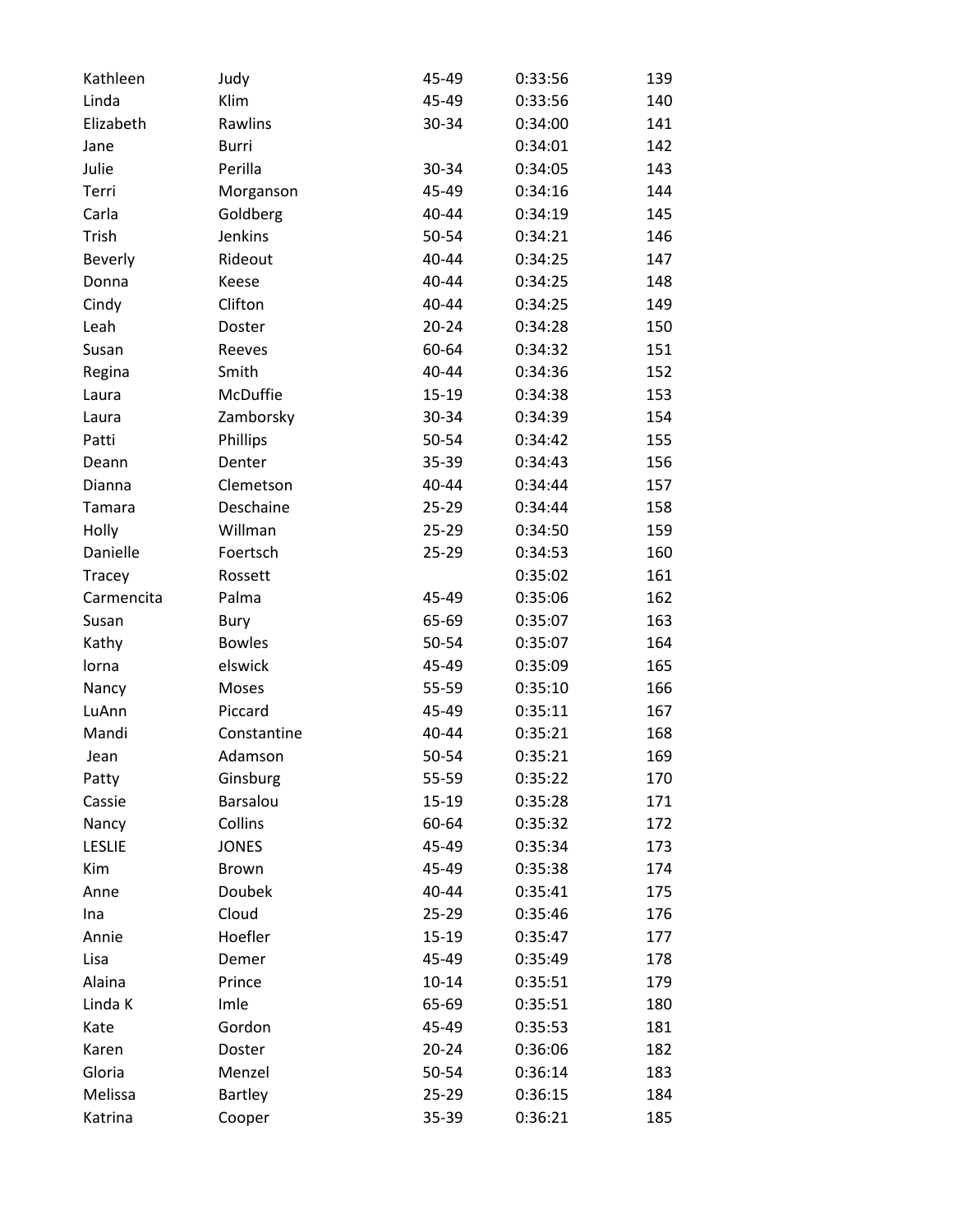| Cheryl        | Duda             | 35-39     | 0:36:21 | 186 |
|---------------|------------------|-----------|---------|-----|
| <b>Terrie</b> | Platt            | 50-54     | 0:36:24 | 187 |
| Meg           | Kurtagh          | 60-64     | 0:36:30 | 188 |
| Lee Anne      | Hellesto         | 50-54     | 0:36:33 | 189 |
| Kelli         | Creglow          | 40-44     | 0:36:37 | 190 |
| Kristin       | Papp             | $25 - 29$ | 0:36:37 | 191 |
| Janie         | Hoefler          | $10 - 14$ | 0:36:40 | 192 |
| Laura         | Kennedy          |           | 0:36:41 | 193 |
| Kate          | Nixon            | 55-59     | 0:36:43 | 194 |
| Pamela        | Christianson     | 45-49     | 0:36:43 | 195 |
| Emma          | Westwick         | $10 - 14$ | 0:36:43 | 196 |
| Kimberly      | Meck             | 40-44     | 0:36:45 | 197 |
| colleen       | libbey           | 30-34     | 0:36:46 | 198 |
| Kimberly      | Osburn           | 25-29     | 0:36:46 | 199 |
| Anna          | Ogena            | 35-39     | 0:36:57 | 200 |
| Lori          | Gonzalez         | 45-49     | 0:36:59 | 201 |
| Laura         | Lindh            | 30-34     | 0:37:00 | 202 |
| Phillipia     | Holness          | 45-49     | 0:37:08 | 203 |
| Leslie        | Dean             | 50-54     | 0:37:09 | 204 |
| Patrice       | Vermillion       | 50-54     | 0:37:11 | 205 |
| Jeanne        | Fischer          | 60-64     | 0:37:14 | 206 |
| Lynette       | <b>Brickwell</b> | 40-44     | 0:37:14 | 207 |
| Deborah       | Ratcliffe        | 35-39     | 0:37:15 | 208 |
| Linda         | <b>Brandon</b>   | 40-44     | 0:37:27 | 209 |
| Kirstie       | Ostberg          | 35-39     | 0:37:28 | 210 |
| <b>Beth</b>   | Balen            | 50-54     | 0:37:28 | 211 |
| Valerie       | Rettmann         | 55-59     | 0:37:30 | 212 |
| Liz           | <b>Briggs</b>    | 40-44     | 0:37:31 | 213 |
| Mikelle       | Forbes           | 25-29     | 0:37:36 | 214 |
| Dona          | Endsley          | 50-54     | 0:37:38 | 215 |
| renata        | milatova         | 30-34     | 0:37:40 | 216 |
| Heather       | Hoyt             | 35-39     | 0:37:45 | 217 |
| Colleen       | Marinucci        | 55-59     | 0:37:45 | 218 |
| Hannah        | <b>Briggs</b>    | $10 - 14$ | 0:37:49 | 219 |
| Melanie       | Smith            | 30-34     | 0:38:00 | 220 |
| Kristy        | West             | 45-49     | 0:38:02 | 221 |
| amber         | krueger          | 30-34     | 0:38:02 | 222 |
| Jodi          | Kay              | 35-39     | 0:38:03 | 223 |
| Taylor        | Way              | $10 - 14$ | 0:38:05 | 224 |
| Deanna        | McCreary         | 30-34     | 0:38:08 | 225 |
| Jennifer      | Caldwell         | 50-54     | 0:38:09 | 226 |
| Sherry        | Sims             | 45-49     | 0:38:09 | 227 |
| Karen         | Forsyth          | 65-69     | 0:38:11 | 228 |
| Lisa          | Pekich           | 40-44     | 0:38:11 | 229 |
| Holly         | Krenz            | 35-39     | 0:38:12 | 230 |
| Sarah         | Hill             | 35-39     | 0:38:13 | 231 |
| Jackie        | Rossett          | $10 - 14$ | 0:38:13 | 232 |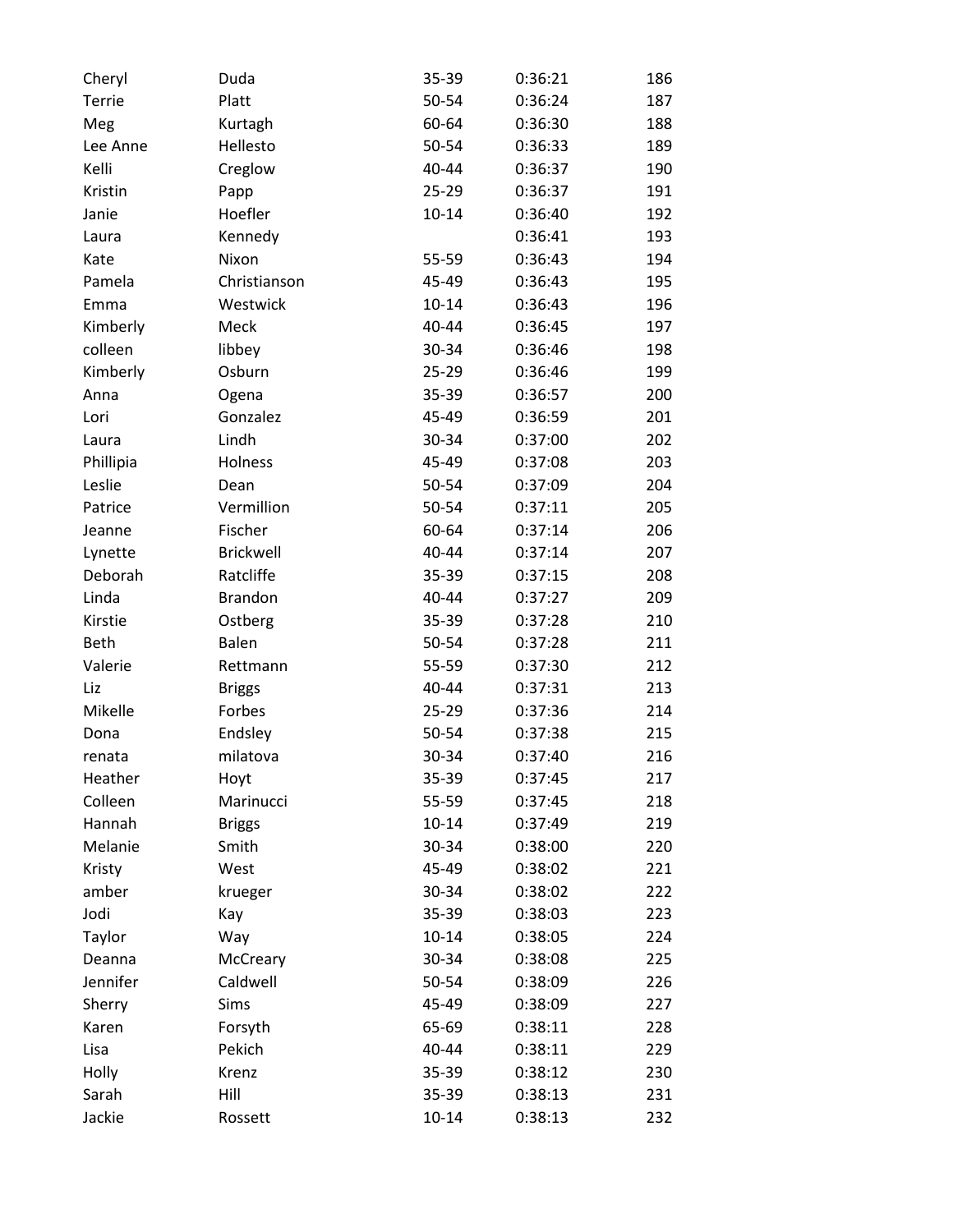| Kim      | Ward           | 30-34     | 0:38:16 | 233 |
|----------|----------------|-----------|---------|-----|
| Maura    | Wharton        | $15-19$   | 0:38:17 | 234 |
| Morgan   | Weimer         | 15-19     | 0:38:18 | 235 |
| Anna     | <b>Bryant</b>  | 35-39     | 0:38:19 | 236 |
| Morgan   | Brown          | $10 - 14$ | 0:38:22 | 237 |
| Clare    | Chesher        | 35-39     | 0:38:23 | 238 |
| Margaret | Anibas         | 55-59     | 0:38:23 | 239 |
| Diane    | <b>Barnett</b> | 60-64     | 0:38:24 | 240 |
| Maureen  | Haggblom       | 50-54     | 0:38:28 | 241 |
| Heather  | Wilson         | 30-34     | 0:38:31 | 242 |
| Shiway   | Wang           | 30-34     | 0:38:32 | 243 |
| Angela   | Piccard        | 15-19     | 0:38:35 | 244 |
| Kim      | Pullen         | 35-39     | 0:38:36 | 245 |
| Lilly    | Harris         | $10 - 14$ | 0:38:40 | 246 |
| Sandra   | Harley         | 45-49     | 0:38:43 | 247 |
| Carrie   | Gray           | 30-34     | 0:38:50 | 248 |
| Jennifer | Derks          | 25-29     | 0:38:50 | 249 |
| Melissa  | Nelson         | 25-29     | 0:38:53 | 250 |
| Kate     | Wedemeyer      | 55-59     | 0:38:54 | 251 |
| Pam      | Okeson         | 40-44     | 0:38:59 | 252 |
| Lora     | Jorgensen      | 35-39     | 0:39:06 | 253 |
| Amber    | Weimer         | 15-19     | 0:39:20 | 254 |
| Kathy    | Davis          | 45-49     | 0:39:24 | 255 |
| Vicki    | Lewis          | 50-54     | 0:39:24 | 256 |
| Kimberly | <b>Buskirk</b> | 35-39     | 0:39:36 | 257 |
| Alex     | Okeson         | $10 - 14$ | 0:39:38 | 258 |
| Patricia | Sullivan       | 50-54     | 0:39:41 | 259 |
| stacy    | holohan        | 35-39     | 0:39:44 | 260 |
| Jill     | Long           | $25 - 29$ | 0:39:45 | 261 |
| Micaela  | Jones          | 35-39     | 0:39:47 | 262 |
| Jeanne   | Hickman        | 30-34     | 0:39:54 | 263 |
| Erin     | Schumacher     | 35-39     | 0:39:59 | 264 |
| Anna     | Dummer         | 25-29     | 0:40:05 | 265 |
| Carole   | Comeau         | 60-64     | 0:40:10 | 266 |
| Marissa  | Jerome         | 15-19     | 0:40:17 | 267 |
| Michele  | Murphy         | 45-49     | 0:40:21 | 268 |
| Cecelia  | Maher          | 55-59     | 0:40:22 | 269 |
| Helen    | Hamner         | 55-59     | 0:40:26 | 270 |
| Carina   | Welker         | $10 - 14$ | 0:40:32 | 271 |
| Leann    | Welker         | 35-39     | 0:40:34 | 272 |
| Laura    | McLaughlin     | 35-39     | 0:40:34 | 273 |
| Jennifer | Lewis          | $20 - 24$ | 0:40:36 | 274 |
| Carol    | Franks         | 15-19     | 0:40:38 | 275 |
| Dawn     | <b>Stiles</b>  | 35-39     | 0:40:41 | 276 |
| Alicia   | Clemetson      | 15-19     | 0:40:42 | 277 |
| Joyce    | Sexton         | 50-54     | 0:40:44 | 278 |
| Summer   | Sauve          | 45-49     | 0:40:45 | 279 |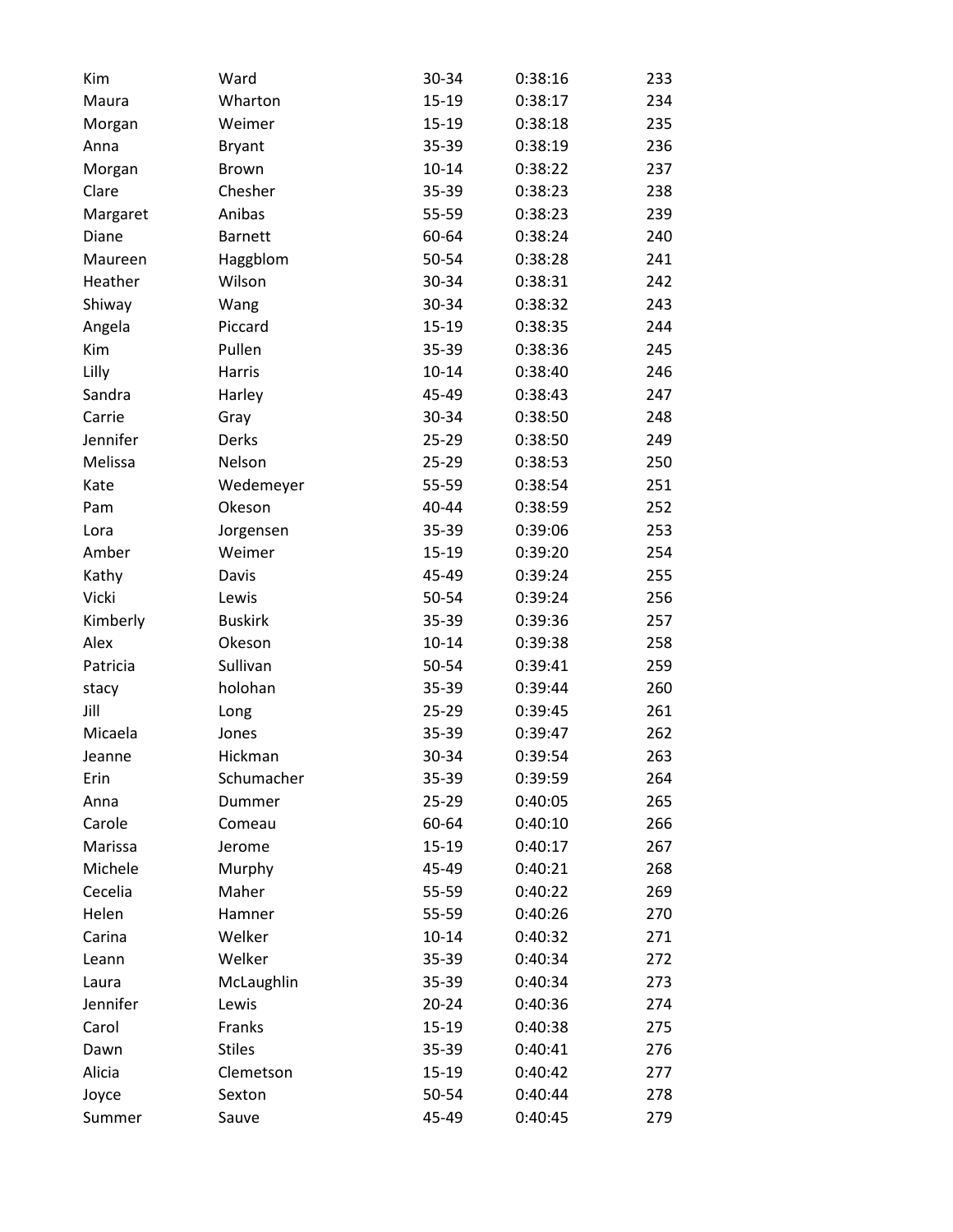| Tara      | Fleming-Chatwell | 30-34     | 0:40:50 | 280 |
|-----------|------------------|-----------|---------|-----|
| Victoria  | Cronquist        | 40-44     | 0:40:55 | 281 |
| Val       | Jokela           | 55-59     | 0:41:00 | 282 |
| Jill      | Singleton        | 30-34     | 0:41:02 | 283 |
| Diane     | Houston          | 45-49     | 0:41:04 | 284 |
| Tracey    | Blain            | 35-39     | 0:41:08 | 285 |
| Cassie    | Anibas           | $20 - 24$ | 0:41:10 | 286 |
| Christina | Young            | 45-49     | 0:41:11 | 287 |
| Hattie    | Little-Burgener  | $10 - 14$ | 0:41:11 | 288 |
| Michelle  | Jerome           | 40-44     | 0:41:22 | 289 |
| Rachel    | Faria            | $20 - 24$ | 0:41:30 | 290 |
| Aimee     | Jones            | 30-34     | 0:41:31 | 291 |
| Arika     | Benjamin         | 35-39     | 0:41:35 | 292 |
| Suzanne   | Little           | 50-54     | 0:41:41 | 293 |
| Mary      | Witthus          | 35-39     | 0:41:41 | 294 |
| Violeta   | Schrader         | 35-39     | 0:41:42 | 295 |
| Valerie   | Blajeski         | 30-34     | 0:41:42 | 296 |
| Likka     | McCauley         | 25-29     | 0:41:44 | 297 |
| Leha      | <b>Uehling</b>   | 45-49     | 0:41:46 | 298 |
| Ginger    | Blackmon         | 45-49     | 0:41:46 | 299 |
| Sherri    | Amodemo          | $40 - 44$ | 0:41:48 | 300 |
| Kathy     | Keck             | 50-54     | 0:41:48 | 301 |
| Katie     | Sechrist         | 30-34     | 0:41:52 | 302 |
| Dede      | Schwartz         | 50-54     | 0:41:57 | 303 |
| Teri      | Norton           | 40-44     | 0:41:57 | 304 |
| Siouxz    | Marshall         | 40-44     | 0:41:59 | 305 |
| Laurie    | DiFrancesco      | 40-44     | 0:42:02 | 306 |
| Cindy     | Jicinsky         | 45-49     | 0:42:03 | 307 |
| Kathy     | Seybert          | 45-49     | 0:42:04 | 308 |
| Victoria  | Mejia            | 35-39     | 0:42:05 | 309 |
| Kalena    | Weimer           | $10 - 14$ | 0:42:07 | 310 |
| Kathryn   | Hovey            | 25-29     | 0:42:09 | 311 |
| Teri      | Paton            | 45-49     | 0:42:17 | 312 |
| Katie     | Seybert          | $10 - 14$ | 0:42:23 | 313 |
| Marie     | Trueblood        | 60-64     | 0:42:34 | 314 |
| Peggy     | Martinez         | 50-54     | 0:42:35 | 315 |
| Sherri    | Douglas          | 50-54     | 0:42:35 | 316 |
| Mary      | Flanigin         | 55-59     | 0:42:38 | 317 |
| nancy     | walsh-robart     | 60-64     | 0:42:44 | 318 |
| Sarah     | Peters           | $10 - 14$ | 0:42:48 | 319 |
| Sarah     | Nicholson        | 35-39     | 0:42:49 | 320 |
| Lara      | Madden           | 35-39     | 0:43:05 | 321 |
| Joyce     | McCollum         | 45-49     | 0:43:11 | 322 |
| Danielle  | O'Neill          | 45-49     | 0:43:13 | 323 |
| Jennifer  | Wiley            | 30-34     | 0:43:20 | 324 |
| Jolie     | Sullivan         | 35-39     | 0:43:20 | 325 |
| Kayle     | Blackmore        | $10 - 14$ | 0:43:23 | 326 |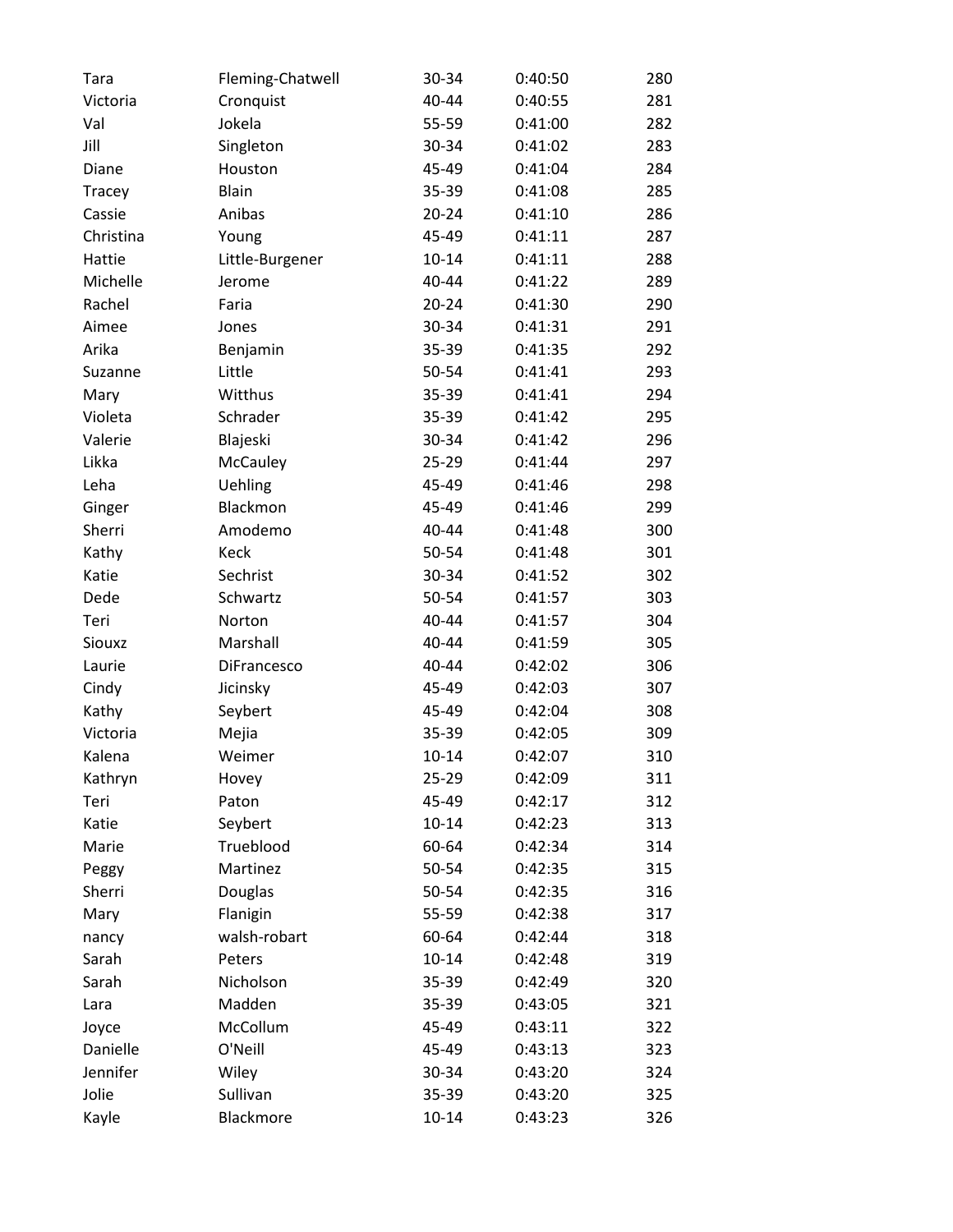| Denise          | Shelton         | 40-44     | 0:43:25 | 327 |
|-----------------|-----------------|-----------|---------|-----|
| Jayne           | Wilson          | 35-39     | 0:43:29 | 328 |
| Heidi           | <b>Brittain</b> | 30-34     | 0:43:36 | 329 |
| Audrey          | Hasle           | 40-44     | 0:43:47 | 330 |
| Jennifer        | <b>Starck</b>   | 40-44     | 0:43:57 | 331 |
| Linda           | Leary           | 45-49     | 0:44:04 | 332 |
| Angie           | Harris          | 40-44     | 0:44:10 | 333 |
| Claudia         | <b>Duffield</b> | 55-59     | 0:44:13 | 334 |
| Sarah           | O'Neill         | 15-19     | 0:44:14 | 335 |
| Victoria        | Hillwig         | $25 - 29$ | 0:44:19 | 336 |
| <b>DENISE</b>   | <b>DEMETREE</b> | 40-44     | 0:44:20 | 337 |
| <b>Bridget</b>  | <b>Bushue</b>   | 55-59     | 0:44:21 | 338 |
| Susan           | Moeller         | 55-59     | 0:44:28 | 339 |
| Sarah           | Harris          | $10 - 14$ | 0:44:29 | 340 |
| Sierra          | Hunsaker        | 30-34     | 0:44:30 | 341 |
| Kethra          | Ramert          | $25 - 29$ | 0:44:31 | 342 |
| Kimberly        | Sledgister      | 25-29     | 0:44:37 | 343 |
| Patty           | O'Scannell      | 50-54     | 0:44:38 | 344 |
| Kathy           | Lacey           | 50-54     | 0:44:39 | 345 |
| Ali             | Marvin          | $20 - 24$ | 0:44:50 | 346 |
| Amanda          | Amodemo         | $10 - 14$ | 0:44:56 | 347 |
| Lenora          | Blouin          | 55-59     | 0:44:58 | 348 |
| Stephanie       | Lyken           | 30-34     | 0:45:00 | 349 |
| Marianne        | Rush            | 45-49     | 0:45:01 | 350 |
| Siri            | Parker          | $10 - 14$ | 0:45:03 | 351 |
| Kay             | McKim           | 45-49     | 0:45:05 | 352 |
| Deborah (Koala) | Vandruff        | 55-59     | 0:45:09 | 353 |
| Tamara          | Rentz           | $25 - 29$ | 0:45:13 | 354 |
| Ayla            | O'Scannell      | 15-19     | 0:45:16 | 355 |
| Cheryl          | Hannon          | 50-54     | 0:45:26 | 356 |
| Joy             | McLaurin        | 35-39     | 0:45:35 | 357 |
| Marilou         | Cunningham      | 55-59     | 0:45:46 | 358 |
| Patricia        | Neptune         | 50-54     | 0:45:48 | 359 |
| Jusdi           | McDonald        | 25-29     | 0:45:55 | 360 |
| Gail            | Hoefler         | 45-49     | 0:46:06 | 361 |
| Hayley          | Neptune         | $10 - 14$ | 0:46:07 | 362 |
| Paula           | Field           | 50-54     | 0:46:11 | 363 |
| Joan            | Travostino      | 50-54     | 0:46:19 | 364 |
| Jennifer        | <b>Bowes</b>    | 30-34     | 0:46:21 | 365 |
| Heather         | Gough           | 35-39     | 0:46:23 | 366 |
| Susan           | Kramer          | 50-54     | 0:46:23 | 367 |
| Teresa          | Blackmore       | 45-49     | 0:46:37 | 368 |
| Terranova       | <b>Tasker</b>   | 15-19     | 0:46:37 | 369 |
| Adele           | Daniels         | 35-39     | 0:46:51 | 370 |
| Meghan          | Wotring         | 25-29     | 0:46:53 | 371 |
| Kate            | Hanson          | 35-39     | 0:46:55 | 372 |
| Carissa         | Goodall         | 25-29     | 0:47:13 | 373 |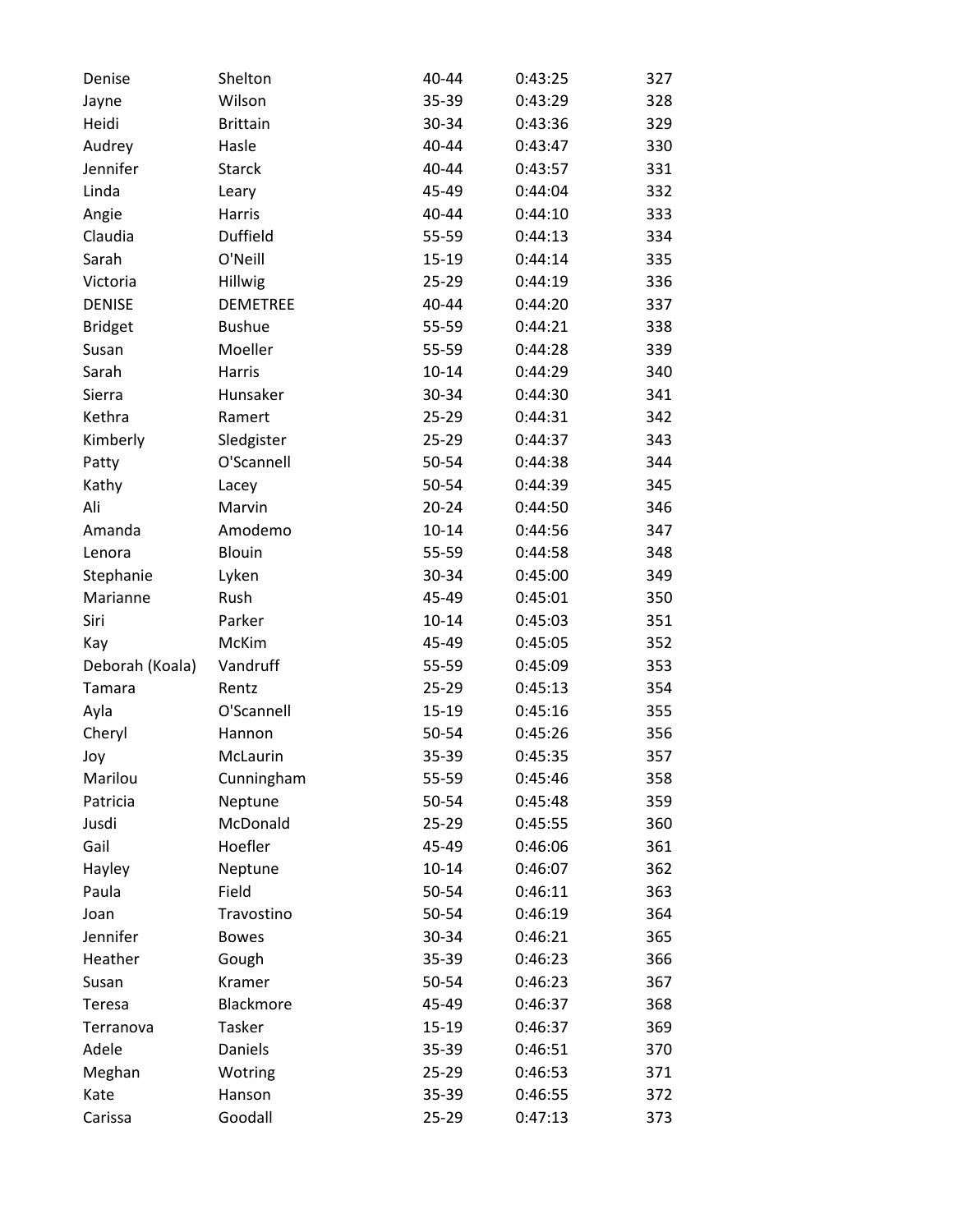| Christine     | Roalofs            | 40-44     | 0:47:14 | 374 |
|---------------|--------------------|-----------|---------|-----|
| Annie         | Rush               | 45-49     | 0:47:18 | 375 |
| Nan           | Tran               | 35-39     | 0:47:21 | 376 |
| Summer        | Lefebvre           | 40-44     | 0:47:22 | 377 |
| Idamarie      | Piccard            | 70-74     | 0:47:28 | 378 |
| barbara       | tracy              | 55-59     | 0:47:43 | 379 |
| Tuyet         | Smallwood          | 40-44     | 0:47:50 | 380 |
| Cindy         | <b>Brunstein</b>   | 40-44     | 0:47:50 | 381 |
| Natalie       | <b>Brunstein</b>   | $10 - 14$ | 0:47:51 | 382 |
| Katie         | Peichel            | $5-9$     | 0:48:01 | 383 |
| Amanda        | Lofgren            | 25-29     | 0:48:02 | 384 |
| Kristine      | Smith              | 30-34     | 0:48:26 | 385 |
| Renae         | Sather             | 35-39     | 0:48:43 | 386 |
| Sharon        | Marshall           | 45-49     | 0:48:48 | 387 |
| Judi          | Westfall           | 40-44     | 0:48:52 | 388 |
| Madison       | O'Scannell         | $10 - 14$ | 0:48:53 | 389 |
| <b>DEEDEE</b> | <b>BRANDEBERRY</b> | 45-49     | 0:48:56 | 390 |
| Kathy         | Dale               | 65-69     | 0:49:02 | 391 |
| Helena        | Spector            | 60-64     | 0:49:05 | 392 |
| Aurora        | Williams           | $5-9$     | 0:49:25 | 393 |
| Lorraine      | Krueger            | 50-54     | 0:49:31 | 394 |
| barbara       | Williams           | 35-39     | 0:49:47 | 395 |
| Amy           | Estabrook          | 30-34     | 0:49:51 | 396 |
| Lisa          | West               | 45-49     | 0:49:53 | 397 |
| Diana         | Vollmar            | 45-49     | 0:49:56 | 398 |
| Lisa          | Weimer             | 40-44     | 0:50:12 | 399 |
| Patti         | Shake              | 45-49     | 0:50:26 | 400 |
| Kelly         | <b>Brunstein</b>   | $10 - 14$ | 0:50:30 | 401 |
| Jane          | Ward               | 45-49     | 0:50:32 | 402 |
| Melanie       | Vandehey           | 35-39     | 0:50:37 | 403 |
| Heather       | Greiner            | $10 - 14$ | 0:50:48 | 404 |
| Jolene        | Hotho              | 45-49     | 0:50:49 | 405 |
| Makenna       | Okeson             | $10 - 14$ | 0:50:55 | 406 |
| Katie         | Shake              | $10 - 14$ | 0:50:57 | 407 |
| Jessica       | Schwartz           | $20 - 24$ | 0:50:58 | 408 |
| Sandra        | Lowther            | 45-49     | 0:51:03 | 409 |
| Jayci         | Vandehey           | $5-9$     | 0:51:06 | 410 |
| Joanna        | Reast              | 45-49     | 0:51:10 | 411 |
| Kelly         | Woodworth          | $10 - 14$ | 0:51:19 | 412 |
| Paxson        | Lowther            | $10 - 14$ | 0:51:22 | 413 |
| Terri         | Woodworth          | 40-44     | 0:51:26 | 414 |
| Emily         | reast              | $10 - 14$ | 0:51:29 | 415 |
| Kathleen      | Adams              | 45-49     | 0:53:11 | 416 |
| Lisa          | Poirier            | 45-49     | 0:53:15 | 417 |
| Cathy         | Rezabeck           | 55-59     | 0:53:24 | 418 |
| Linda         | Tilghman           | 60-64     | 0:53:27 | 419 |
| Mary          | Banaszak           | 35-39     | 0:53:35 | 420 |